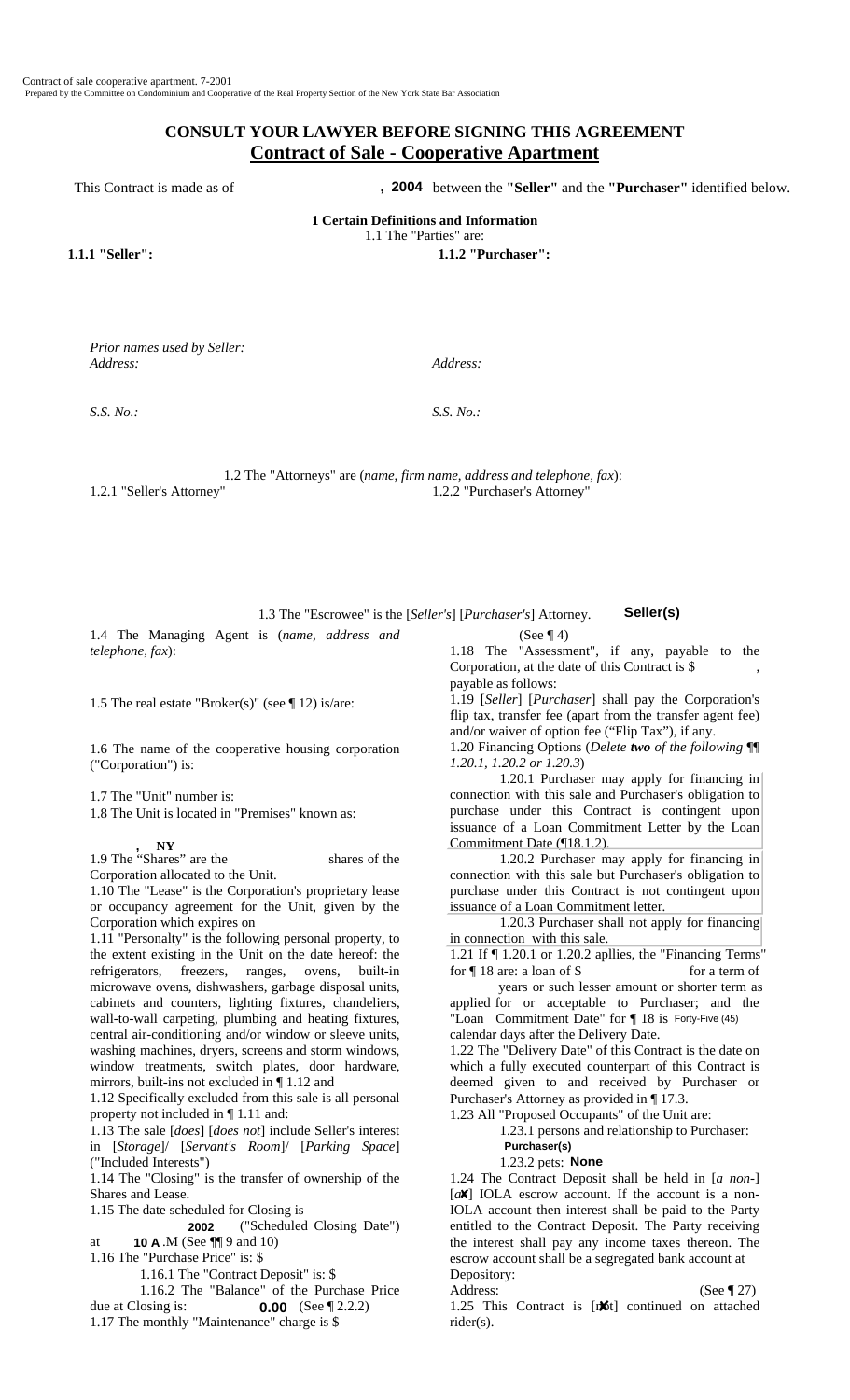#### **2 Agreement to Sell and Purchase; Purchase Price; Escrow**

2.1 Seller agrees to sell to Purchaser, and Purchaser agrees to purchase from Seller, the Seller's Shares, Lease, Personalty and any Included Interests and all other items included in this sale, for the Purchase Price and upon the terms and conditions set forth in this Contract.

2.2 The Purchase Price is payable to Seller by Purchaser as follows:

2.2.1 the Contract Deposit at the time of signing this Contract by Purchaser's good check to the order of Escrowee; and

2.2.2 the Balance at Closing, only by cashier's or official bank check or certified check of Purchaser payable to the direct order of Seller. The check(s) shall be drawn on and payable by a branch of a commercial or savings bank, savings and loan association or trust company located in the same City or County as the Unit. Seller may direct, on reasonable Notice (defined in ¶ 17) prior to Closing, that all or a portion of the Balance shall be made payable to persons other than Seller (see ¶ 17.7).

### **3 Personalty**

3.1 Subject to any rights of the Corporation or any holder of a mort-gage to which the Lease is subordinate, this sale includes all of the Seller's interest, if any, in the Personalty and the Included Interests.

3.2 No consideration is being paid for the Personalty or for the Included Interests; nothing shall be sold to Purchaser if the Closing does not occur.

3.3 Prior to Closing, Seller shall remove from the Unit all the furniture, furnishings and other property not included in this sale, and repair any damage caused by such removal.

### **4 Representations and Covenants**

4.1 Subject to any matter affecting title to the Premises (as to which Seller makes no representations or covenants), Seller represents and covenants that:

4.1.1 Seller is, and shall at Closing be, the sole owner of the Shares, Lease, Personalty and Included Interests, with the full right, power and authority to sell and assign them. Seller shall make timely provision to satisfy existing security interest(s) in the Shares and Lease and have the same delivered at Closing (See ¶ 10.1);

4.1.2 the Shares were duly issued, fully paid for and are non-assessable;

4.1.3 the Lease is, and will at Closing be, in full force and effect and no notice of default under the Lease is now or will at Closing be in effect;

4.1.4 the Maintenance and Assessments payable as of the date hereof are as specified in ¶ 1.17 and 1.18;

4.1.5 as of this date, Seller neither has actual knowledge nor has received any written notice of any increase in Maintenance or any Assessment which has been adopted by the Board of Directors of the Corporation and is not reflected in the amounts set forth in ¶¶ 1.17and l.l8;

4.1.6 Seller has not made any material alterations or additions to the Unit without any required consent of the Corporation or, to Seller's actual knowledge, without compliance with all applicable law. This provision shall not survive Closing.

4.1.7 Seller has not entered into, shall not enter into, and has no actual knowledge of any agreement (other than the Lease) affecting title to the Unit or its use and/or occupancy after Closing, or which would be binding on or adversely affect Purchaser after Closing (e.g. a sublease or alteration agreement);

4.1.8 Seller has been known by no other name for the past 10 years except as set forth in ¶ 1.1.1.

4.1.9 at Closing in accordance with ¶ 15.2:

4.1.9.1 there shall be no judgments outstanding against Seller which have not been bonded against collection out of the Unit ("Judgments");

4.1.9.2 the Shares, Lease, Personalty and any Included Interests shall be free and clear of liens (other than the Corporation's general lien on the Shares for which no monies shall be owed), encumbrances and adverse interests ("Liens");

4.1.9.3 all sums due to the Corporation shall be fully paid by Seller to the end of the payment period immediately preceding the date of Closing;

4.1.9.4 Seller shall not be indebted for labor or material which might give rise to the filing of a notice of mechanic's lien against the Unit or the Premises; and

4.1.9.5 no violations shall be of record which the owner of the Shares and Lease would be obligated to remedy under the Lease.

4.2 Purchaser represents and covenants that:

4.2.1 Purchaser is acquiring the Shares and Lease for residential occupancy of the Unit solely by the Proposed Occupants identified in ¶ 1.23

4.2.2 Purchaser is not, and within the past 7 years has not been, the subject of a bankruptcy proceeding;

4.2.3 if ¶ 1.20.3 applies, Purchaser shall not apply for financing in connection with this purchase.

4.2.4 Each individual comprising Purchaser is over the age of 18 and is purchasing for Purchaser's own account (beneficial and of record);

4.2.5 Purchaser shall not make any representations to the Corporation contrary to the foregoing and shall provide all documents in support thereof required by the Corporation in connection with Purchaser's application for approval of this transaction; and

4.2.6 there are not now and shall not be at Closing any unpaid tax liens or monetary judgments against Purchaser.

4.3 Each Party covenants that its representations and covenants contained in ¶ 4 shall be true and complete at Closing and, except for ¶ 4.1.6, shall survive Closing but any action based thereon must be instituted within one year after Closing.

### **5 Corporate Documents**

Purchaser has examined and is satisfied with, or (except as to any matter represented in this Contract by Seller) accepts and assumes the risk of not having examined, the Lease, the Corporation's Certificate of Incorporation, By-laws, House Rules, minutes of shareholders' and directors' meetings, most recent audited financial statement and most recent statement of tax deductions available to the Corporation's shareholders under Internal Revenue Code ("IRC") §216 (or any successor statute).

# **6 Required Approval and References**

6.1 This sale is subject to the unconditional consent of the Corporation.

6.2 Purchaser shall in good faith:

6.2.1 submit to the Corporation or the Managing Agent an application with respect to this sale on the form required by the Corporation, containing such data and together with such documents as the Corporation requires, and pay the applicable fees and charges that the Corporation imposes upon Purchaser. All of the foregoing shall be submitted within 10 business days after the Delivery Date, or, if ¶ 1.20.1 or 1.20.2 applies and the Loan Commitment Letter is required by the Corporation, within 3 business days after the earlier of (i) the Loan Commitment Date (defined in  $\P$  1.21) or (ii) the date of receipt of the Loan Commitment Letter (defined in ¶ 18.1.2);

6.2.2 attend (and cause any Proposed Occupant to attend) one or more personal interviews, as requested by the Corporation; and

6.2.3 promptly submit to the Corporation such further references, data and documents reasonably requested by the Corporation.

6.3 Either Party, after learning of the Corporation's decision, shall promptly advise the other Party thereof. If the Corporation has not made a decision on or before the Scheduled Closing Date, the Closing shall be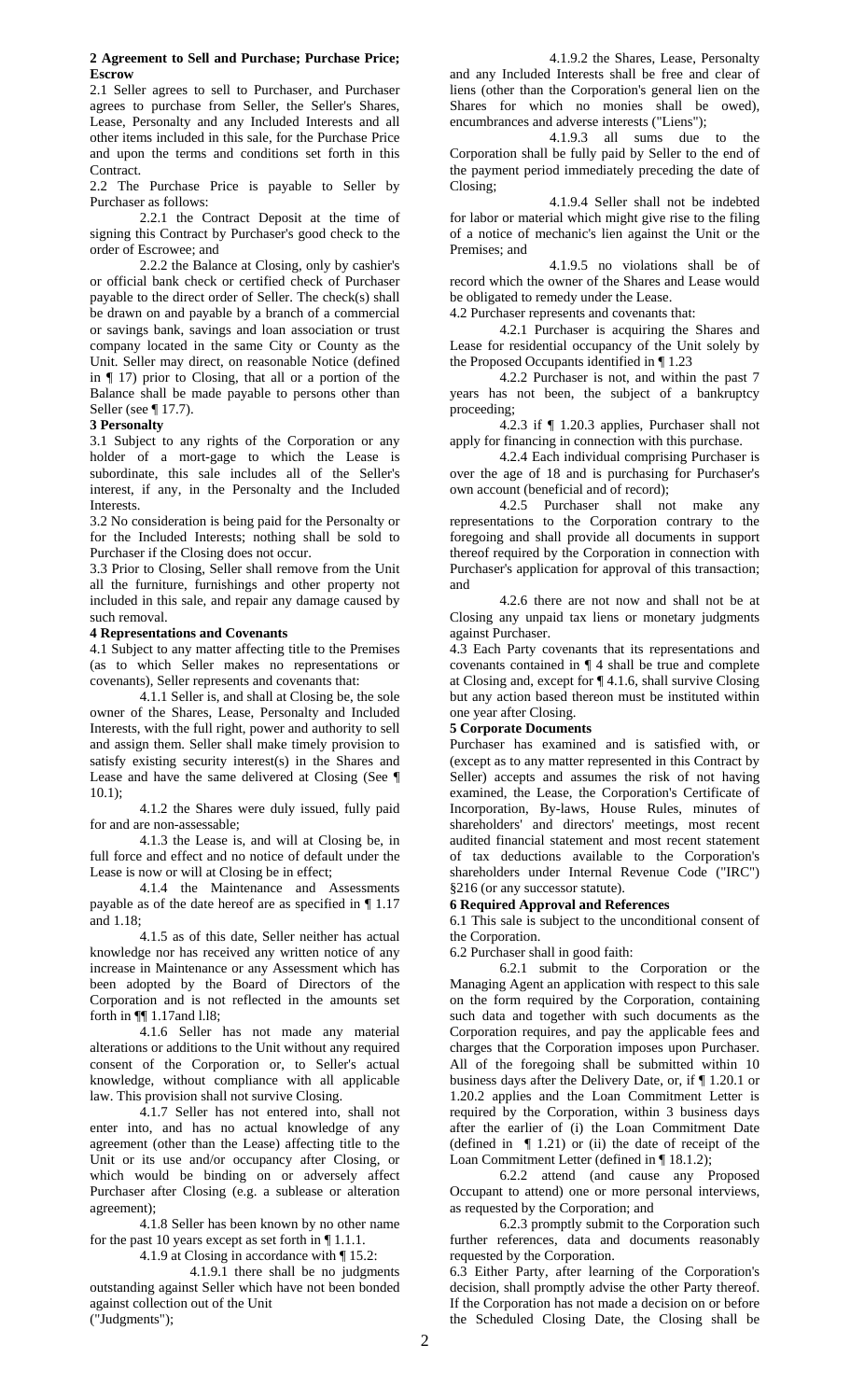adjourned for 30 business days for the purpose of obtaining such consent. If such consent is not given by such adjourned date, either Party may cancel this Contract by Notice, provided that the Corporation's consent is not issued before such Notice of cancellation is given. If such consent is refused at any time, either Party may cancel this Contract by Notice. In the event of cancellation pursuant to this ¶ 6.3, the Escrowee shall refund the Contract Deposit to Purchaser.

6.4 If such consent is refused, or not given, due to Purchaser's bad faith conduct. Purchaser shall be in default and ¶ 13.1 shall govern.

#### **7 Condition of Unit and Personalty; Possession**

7.1 Seller makes no representation as to the physical condition or state of repair of the Unit, the Personalty, the Included Interests or the Premises. Purchaser has inspected or waived inspection of the Unit, the Personalty and the Included Interests and shall take the same "as is", as of the date of this Contract, except for reasonable wear and tear. However, at the time of Closing, the appliances shall be in working order and required smoke detector(s) shall be installed and operable.

7.2 At Closing, Seller shall deliver possession of the Unit, Personalty and Included Interests in the condition required by ¶ 7.1, broom-clean, vacant and free of all occupants and rights of possession.

# **8 Risk of Loss**

8.1 The provisions of General Obligations Law § 5- 1311, as modified herein, shall apply to this transaction as if it were a sale of realty. For purposes of this paragraph, the term "Unit" includes built-in Personalty. 8.2 Destruction shall be deemed "material" under GOL § 5-1311, if the reasonably estimated cost to restore the Unit shall exceed 5% of the Purchase Price.

8.3 In the event of any destruction of the Unit or the Premises, when neither legal title nor the possession of the Unit has been transferred to Purchaser, Seller shall give Notice of the loss to Purchaser ("Loss Notice") by the earlier of the date of Closing or 7 business days after the date of the loss.

8.4 If there is material destruction of the Unit without fault of Purchaser, this Contract shall be deemed canceled in accordance with ¶ 16.3, unless Purchaser elects by Notice to Seller to complete the purchase with an abatement of the Purchase Price; or

8.5 Whether or not there is any destruction of the Unit, if without fault of Purchaser, more than 10% of the units in the Premises are rendered uninhabitable, or reasonable access to the Unit is not available, then Purchaser shall have the right to cancel this Contract in accordance with ¶ 16.3 by Notice to Seller.

8.6 Purchaser's Notice pursuant to ¶ 8.4 or ¶ 8.5 shall be given within 7 business days following the giving of the Loss Notice except that if Seller does not give a Loss Notice, Purchaser's Notice may be given at any time at or prior to Closing.

8.7 In the event of any destruction of the Unit, Purchaser shall not be entitled to an abatement of the Purchase Price (i) that exceeds the reasonably estimated cost of repair and restoration or (ii) for any loss that the Corporation is obliged to repair or restore; but Seller shall assign to Purchaser, without recourse, Seller's claim, if any, against the Corporation with respect to such loss.

#### **9 Closing Location**

The Closing shall be held at the location designated by the Corporation or, if no such designation is made, at the office of Seller's Attorney. ^

#### **10 Closing**

10.1 At Closing, Seller shall deliver or cause to be delivered:

10.1.1 Seller's certificate for the Shares duly endorsed for transfer to Purchaser or accompanied by a separate duly executed stock power to Purchaser, and in either case, with any guarantee of Seller's signature required by the Corporation;

10.1.2 Seller's counterpart original of the Lease, all assignments and assumptions in the chain of title and a duly executed assignment thereof to Purchaser in the form required by the Corporation;

10.1.3 FIRPTA documents required by ¶ 25;

10.1.4 keys to the Unit, building entrance(s), and, if applicable, garage, mailbox, storage unit and any locks in the Unit;

10.1.5 if requested, an assignment to Purchaser of Seller's interest in the Personalty and Included Interests;

10.1.6 any documents and payments to comply with ¶ 15.2

10.1.7 If Seller is unable to deliver the documents required in

¶ 10.1.1 or 10.1.2 then Seller shall deliver or cause to be delivered all documents and payments required by the Corporation for the issuance of a new certificate for the Shares or a new Lease.

10.2 At Closing, Purchaser shall:

10.2.1 pay the Balance in accordance with ¶ 2.2.2;

10.2.2 execute and deliver to Seller and the Corporation an agreement assuming the Lease, in the form required by the Corporation; and

10.2.3 if requested by the Corporation, execute and deliver counterparts of a new lease substantially the same as the Lease, for the balance of the Lease term, in which case the Lease shall be canceled and surrendered to the Corporation together with Seller's assignment thereof to Purchaser.

10.3 At Closing, the Parties shall complete and execute all documents necessary:

10.3.1 for Internal Revenue Service ("IRS") form 1099-S or other similar requirements;

10.3.2 to comply with smoke detector requirements and any applicable transfer tax filings; and

10.3.3 to transfer Seller's interest, if any, in and to the Personalty and Included Interests.

10.4 Purchaser shall not be obligated to close unless, at Closing, the Corporation delivers:

10.4.1 to Purchaser a new certificate for the Shares in the name of Purchaser; and

10.4.2 a written statement by an officer or authorized agent of the Corporation consenting to the transfer of the Shares and Lease to Purchaser and setting forth the amounts of and payment status of all sums owed by Seller to the Corporation, including Maintenance and any Assessments, and the dates to which each has been paid.

### **11 Closing Fees, Taxes and Apportionments**

11.1 At or prior to Closing,

11.1.1 Seller shall pay, if applicable:

11.1.1.1 the cost of stock transfer

stamps; and

11.1.1.2 transfer taxes, except as set forth in ¶ 11.1.2.2

11.1.2 Purchaser shall pay, if applicable:

 11.1.2.1 any fee imposed by the Corporation relating to Purchaser's financing; and

 11.1.2.2 transfer taxes imposed by statute primarily on Purchaser (e.g., the "mansion tax"), 11.2 The Flip Tax, if any, shall be paid by the Party specified in ¶ 1.19.

11.3 Any fee imposed by the Corporation and not specified in this Contract shall be paid by the Party upon whom such fee is expressly imposed by the Corporation, and if no Party is specified by the Corporation, then such fee shall be paid by Seller.

11.4 The Parties shall apportion as of 11:59 P.M. of the day preceding the Closing, the Maintenance, and any other periodic charges due the Corporation (other than Assessments) and STAR Tax Exemption (if the Unit is the beneficiary of same), based on the number of the days in the month of Closing.

11.5 Assessments, whether payable in a lump sum or installments, shall not be apportioned, but shall be paid by the Party who is the owner of the Shares on the date specified by the Corporation for payment. Purchaser shall pay any installments payable after Closing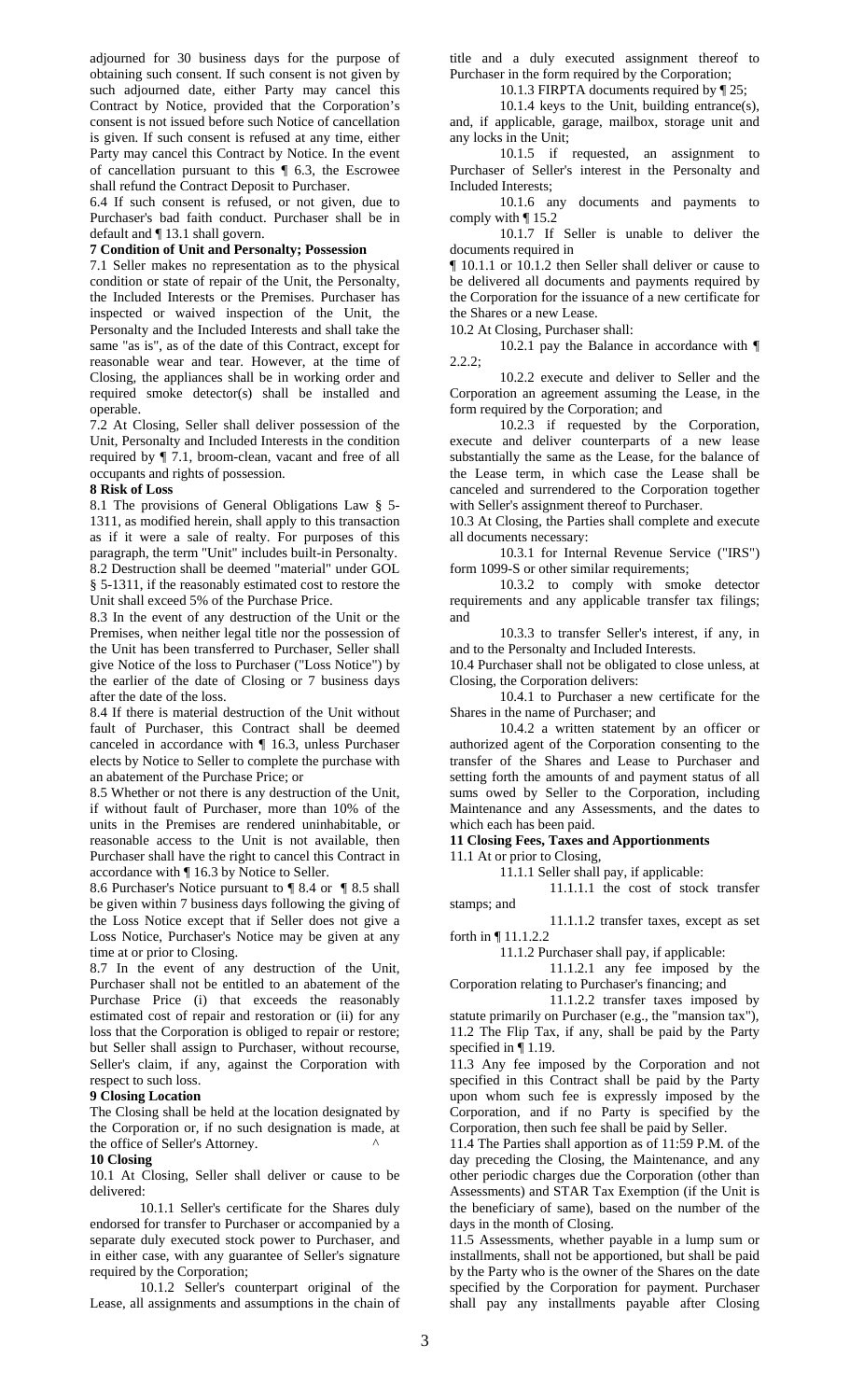provided Seller had the right and elected to pay the Assessment in installments.

11.6 Each Party shall timely pay any transfer taxes for which it is primarily liable pursuant to law by cashier's, official bank, certified or attorney's escrow check. This ¶ 11.6 shall survive Closing.

11.7 Any computational errors or omissions shall be corrected within 6 months after Closing. This ¶11.7 shall survive Closing.

# **12 Broker**

12.1 Each Party represents that such Party has not dealt with any person acting as a broker, whether licensed or unlicensed, in connection with this transaction other than the Broker(s) named in  $\P$  1.5.

12.2 Seller shall pay the Broker's commission pursuant to a separate agreement The Broker(s) shall not be deemed to be a third-party beneficiary of this Contract. 12.3 This ¶12 shall survive Closing, cancellation or termination of this Contract.

# **13 Defaults, Remedies and Indemnities**

13.1 In the event of a default or misrepresentation by Purchaser, Seller's sole and exclusive remedies shall be to cancel this Contract, retain the Contract Deposit as liquidated damages and, if applicable, Seller may enforce the indemnity in ¶ 13.3 as to brokerage commission or sue under ¶ 13.4. Purchaser prefers to limit Purchaser's exposure for actual damages to the amount of the Contract Deposit, which Purchaser agrees constitutes a fair and reasonable amount of compensation for Seller's damages under the circumstances and is not a penalty. The principles of real property law shall apply to this liquidated damages provision.

13.2 In the event of a default or misrepresentation by Seller, Purchaser shall have such remedies as Purchaser is entitled to at law or in equity, including specific performance, because the Unit and possession thereof cannot be duplicated.

13.3 Subject to the provisions of ¶ 4.3, each Party indemnifies and holds harmless the other against and from any claim, judgment, loss, liability, cost or expense resulting from the indemnitor's breach of any of its representations or covenants stated to survive Closing, cancellation or termination of this Contract. Purchaser indemnifies and holds harmless Seller against and from any claim, judgment, loss, liability, cost or expense resulting from the Lease obligations accruing from and after the Closing. Each indemnity includes, without limitation, reasonable attorneys' fees and disbursements, court costs and litigation expenses arising from the defense of any claim and enforcement or collection of a judgment under this indemnity, provided the indemnitee is given Notice and opportunity to defend the claim. This ¶ 13.3 shall survive Closing, cancellation or termination of this **Contract** 

13.4 In the event any instrument for the payment of the Contract Deposit fails of collection, Seller shall have the right to sue on the uncollected instrument. In addition, such failure of collection shall be a default under this Contract, provided Seller gives Purchaser Notice of such failure of collection and, within 3 business days after Notice is given, Escrowee does not receive from Purchaser an unendorsed good certified check, bank check or immediately available funds in the amount of the uncollected funds. Failure to cure such default shall entitle Seller to the remedies set forth in ¶ 13.1 and to retain all sums as may be collected and/or recovered.

### **14 Entire Agreement; Modification**

14.1 All prior oral or written representations, understandings and agreements had between the Parties with respect to the subject matter of this Contract, and with the Escrowee as to  $\P$  27, are merged in this Contract, which alone fully and completely expresses the Parties' and Escrowee's agreement.

14.2 The Attorneys may extend in writing any of the time limitations stated in this Contract. Any other provision of this Contract may be changed or waived

only in writing signed by the Party or Escrowee to be charged.

#### **15 Removal of Liens and Judgments**

15.1 Purchaser shall deliver or cause to be delivered to Seller or Seller's Attorney, not less than 10 calendar days prior to the Scheduled Closing Date a Lien and Judgment search, except that Liens or Judgments first disclosed in a continuation search shall be reported to Seller within 2 business days after receipt thereof, but not later than the Closing. Seller shall have the right to adjourn the Closing pursuant to ¶ 16 to remove any such Liens and Judgments. Failure by Purchaser to timely deliver such search or continuation search shall not constitute a waiver of Seller's covenants in ¶4 as to Liens and Judgments. However, if the Closing is adjourned solely by reason of untimely delivery of the Lien and Judgment search, the apportionments under ¶ 11.3 shall be made as of 11:59 P.M. of the day preceding the Scheduled Closing Date in ¶ 1.15.

15.2 Seller, at Seller's expense, shall obtain and deliver to the Purchaser the documents and payments necessary to secure the release, satisfaction, termination and discharge or removal of record of any Liens and Judgments. Seller may use any portion of the Purchase Price for such purposes.

15.3 This ¶ 15 shall survive Closing.

### **16 Seller's Inability**

16.1 If Seller shall be unable to transfer the items set forth in ¶ 2.1 in accordance with this Contract for any reason other than Seller's failure to make a required payment or other willful act or omission, then Seller shall have the right to adjourn the Closing for periods not exceeding 60 calendar days in the aggregate, but not extending beyond the expiration of Purchaser's Loan Commitment Letter, if ¶ 1.20.1 or 1.20.2 applies.

16.2 If Seller does not elect to adjourn the Closing or (if adjourned) on the adjourned date of Closing Seller is still unable to perform, then unless Purchaser elects to proceed with the Closing without abatement of the Purchase Price, either Party may cancel this Contract on Notice to the other Party given at any time thereafter.

16.3 In the event of such cancellation, the sole liability of Seller shall be to cause the Contract Deposit to be refunded to Purchaser and to reimburse Purchaser for the actual costs incurred for Purchase's lien and title search, if any.

#### **17 Notices and Contract Delivery**

17.1 Any notice or demand ("Notice") shall be in writing and delivered either by hand. overnight delivery or certified or registered mail, return receipt requested, to the Party and simultaneously, in like manner, to such Party's Attorney, if any, and to Escrowee at their respective addresses or to such other address as shall hereafter be designated by Notice given pursuant to this ¶ 17.

17.2 The Contract may be delivered as provided in ¶ 17.1 or by ordinary mail.

17.3 The Contract or each Notice shall be deemed given and received:

17.3.1 on the day delivered by hand;

17.3.2 on the business day following the date sent by overnight delivery;

17.3.3 on the 5th business day following the date sent by certified or registered mail; or

17.3.4 as to the Contract only, 3 business days following the date of ordinary mailing.

17.4 A Notice to Escrowee shall be deemed given only upon actual receipt by Escrowee.

17.5 The Attorneys are authorized to give and receive any Notice on behalf of their respective clients.

17.6 Failure or refusal to accept a Notice shall not invalidate the Notice.

17.7 Notice pursuant to ¶¶ 2.2.2 and 13.4 may be delivered by confirmed facsimile to the Party's Attorney and shall be deemed given when transmission is confirmed by sender's facsimile machine.

# **18 Financing Provisions**

18.1 The provisions of ¶¶ 18.1 and 18.2 are applicable only if ¶ l.20.1or 1.20.2 applies.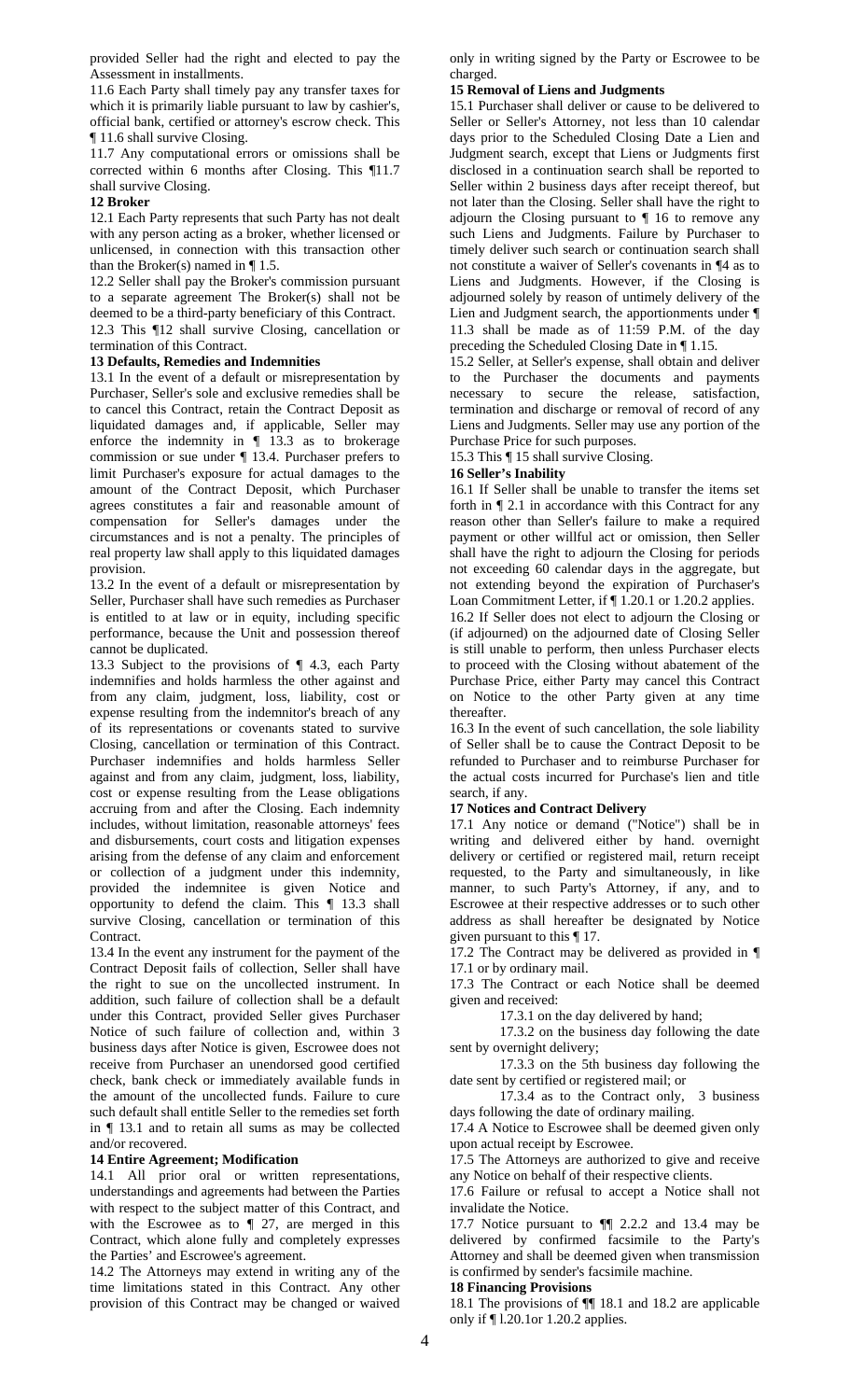18.1.1 An "Institutional Lender" is any of the following that is authorized under Federal or New York State law to issue a loan secured by the Shares and Lease and is currently extending similarly secured loan commitments in the county in which the Unit is located: a bank, savings bank, savings and loan association, trust company, credit union of which Purchaser is a member, mortgage banker, insurance company or governmental entity.

18.1.2 A "Loan Commitment Letter" is a written offer from an Institutional Lender to make a loan on the Financing Terms (see ¶ 1.21) at prevailing fixed or adjustable interest rates and on other customary terms generally being offered by Institutional Lenders making cooperative share loans. An offer to make a loan conditional upon obtaining an appraisal satisfactory to the Institutional Lender shall not become a Loan Commitment Letter unless and until such condition is met. An offer conditional upon any factor concerning Purchaser (e.g. sale of current home, payment of outstanding debt, no material adverse change in Purchaser's financial condition, etc.) is a Loan Commitment Letter whether or not such condition is met. Purchaser accepts the risk that, and cannot cancel this Contract if, any condition concerning Purchaser is not met.

18.2 Purchaser, directly or through a mortgage broker registered pursuant to Article 12-D of the Banking Law, shall diligently and in good faith:

18.2.1 apply only to an Institutional Lender for a loan on

the Financing Terms (see  $\P$  1.21) on the form required by the Institutional Lender containing truthful and complete information, and submit such application together with such documents as the Institutional Lender requires, and pay the applicable fees and charges of the Institutional Lender, all of which shall be performed within 5 business days after the Delivery Date;

18.2.2 promptly submit to the Institutional Lender such further references, data and documents requested by the Institutional Lender; and

18.2.3 accept a Loan Commitment Letter meeting the Financing Terms and comply with all requirements of such Loan Commitment Letter (or any other loan commitment letter accepted by Purchaser) and of the Institutional Lender in order to close the loan; and

18.2.4 furnish Seller with a copy of the Loan Commitment Letter promptly after Purchaser's receipt thereof.

18.2.5 Purchaser is not required to apply to more than one Institutional Lender.

18.3 If ¶ 1.20.1 applies, then

18.3.1 provided Purchaser has complied with all applicable provisions of ¶ 18.2 and this ¶ 18.3, Purchaser may cancel this Contract as set forth below, if:

18.3.1.1 any Institutional Lender denies Purchaser's application in writing prior to the Loan Commitment Date (see ¶ 1.21); or

18.3.1.2 a Loan Commitment Letter is not issued by the Institutional Lender on or before the Loan Commitment Date; or

18.3.1.3 any requirement of the Loan Commitment Letter other than one concerning Purchaser is not met (e.g. failure of the Corporation to execute and deliver the Institutional Lender's recognition agreement or other document, financial condition of the Corporation, owner occupancy quota, etc.); or

18.3.1.4 (i) the Closing is adjourned by Seller or the Corporation for more than 30 business days from the Scheduled Closing Date and (ii) the Loan Commitment Letter expires on a date more than 30 business days after the Scheduled Closing Date and before the new date set for Closing pursuant to this paragraph and (iii) Purchaser is unable in good faith to obtain from the Institutional Lender an extension of the Loan Commitment Letter or a new Loan Commitment

Letter on the Financing Terms without paying additional fees to the Institutional Lender, unless Seller agrees, by Notice to Purchaser within 5 business days after receipt of Purchaser's Notice of cancellation on such ground, that Seller will pay such additional fees and Seller pays such fees when due. Purchaser may not object to an adjournment by Seller for up to 30 business days solely because the Loan Commitment Letter would expire before such adjourned Closing date.

18.3.2 Purchaser shall deliver Notice of cancellation to Seller within 5 business days after the Loan Commitment Date if cancellation is pursuant to ¶ 18.3.1.1 or 18.3.1.2 and on or prior to the Scheduled Closing Date if cancellation is pursuant to ¶ 18.3.1.3 or 18.3.1.4.

18.3.3 If cancellation is pursuant to ¶ 18.3.1.1, then Purchaser shall deliver to Seller, together with Purchaser's Notice, a copy of the Institutional Lender's written denial of Purchaser's loan application. If cancellation is pursuant to  $\P$  18.3.1.3, then Purchaser shall deliver to Seller together with Purchaser's Notice evidence that a requirement of the Institutional Lender was not met.

18.3.4 Seller may cancel this Contract by Notice to Purchaser, sent within 5 days after the Loan Commitment Date, if Purchaser shall not have sent bv then either (i) Purchaser's Notice of cancellation or (ii) a copy of the Loan Commitment Letter to Seller, which cancellation shall become effective if Purchaser does not deliver a copy of such Loan Commitment Letter to Seller within 10 business days after the Loan Commitment Date.

18.3.5 Failure by either Purchaser or Seller to deliver Notice of cancellation as required by this ¶ 18.3 shall constitute a waiver of the right to cancel under this ¶ 18.3.

18.3.6 If this Contract is canceled by Purchaser pursuant to this ¶ 18.3, then thereafter neither Party shall have any further rights against, or obligations or liabilities to, the other by reason of this Contract, except that the Contract Deposit shall be promptly refunded to Purchaser and except as set forth in ¶ 12. If this Contract is canceled by Purchaser pursuant to ¶ 18.3.1.4, then Seller shall reimburse Purchaser for any non-refundable financing and inspection expenses and other sums reimbursable pursuant to ¶ 16.

18.3.7 Purchaser cannot cancel this Contract pursuant to ¶ 18.3.1.4 and cannot obtain a refund of the Contract Deposit if the Institutional Lender fails to fund the loan:

 18.3.7.1 because a requirement of the Loan Commitment Letter concerning Purchaser is not met (e.g., Purchaser's financial condition or employment status suffers an adverse change; Purchaser fails to satisfy a condition relating to the sale of an existing residence, etc.) or

18.3.7.2 due to the expiration of a Loan Commitment Letter issued with an expiration date that is not more than 30 business days after the Scheduled Closing Date.

# **19 Singular/Plural and Joint/Several**

The use of the singular shall be deemed to include the plural and vice versa, whenever the context so requires. If more than one person constitutes Seller or Purchaser, their obligations as such Party shall be joint and several.

# **20 No Survival**

No representation and/or covenant contained herein shall survive Closing except as expressly provided. Payment of the Balance shall constitute a discharge and release by Purchaser of all of Seller's obligations hereunder except those expressly stated to survive Closing.

# **21 Inspections**

Purchaser and Purchaser's representatives shall have the right to inspect the Unit within 48 hours prior to Closing, and at other reasonable times upon reasonable request to Seller.